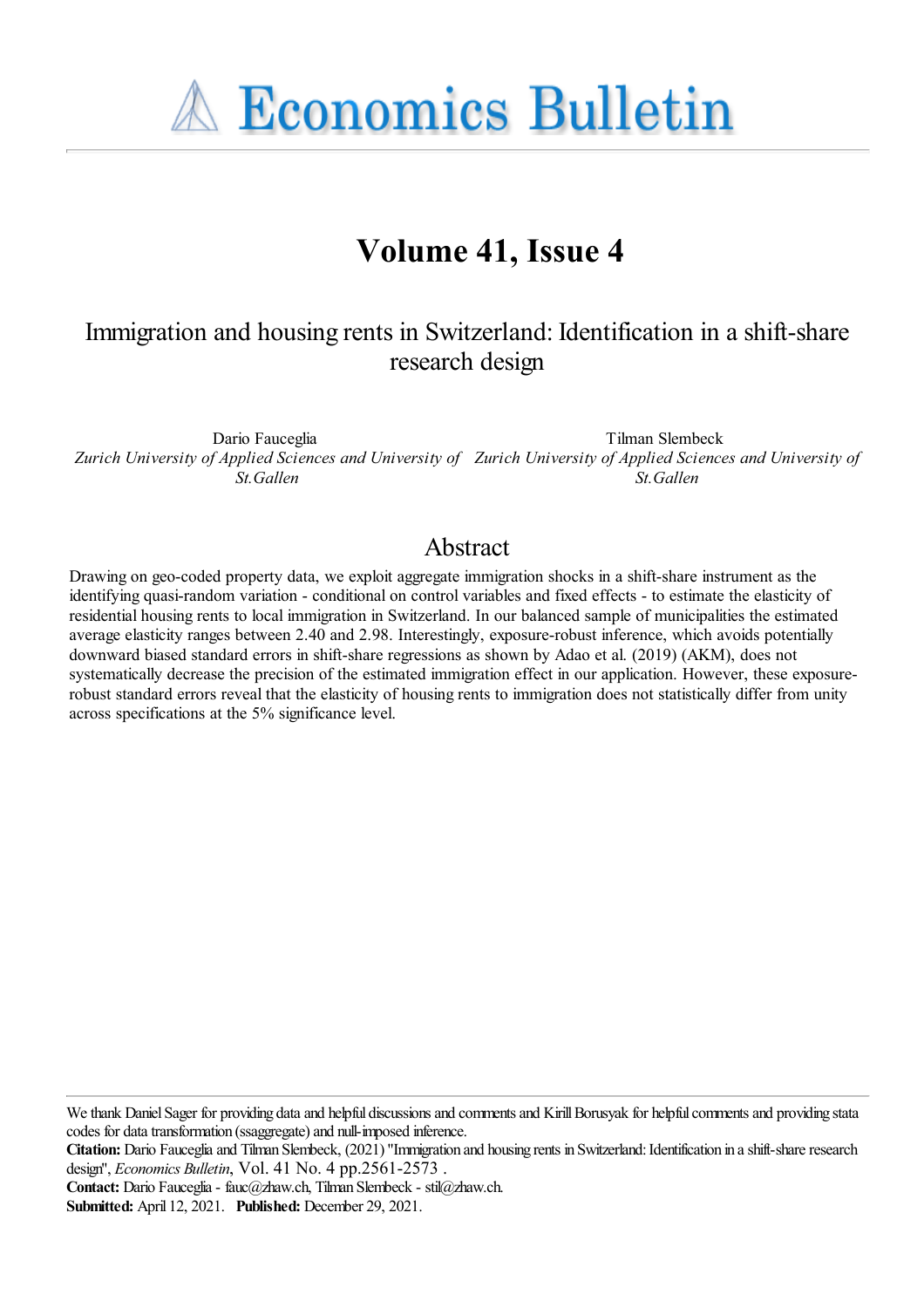## 1 Introduction

To identify the elasticity of housing rents to local immigration, we use a shift-share (or "Bartik", 1991) instrumental variable (SSIV) that allocates inflows of immigrants from different nationalities to municipalities exposed differentially to them, with exposure depending on immigrants' past nationality shares in municipalities' populations. This SSIV is relevant because immigrants tend to move to local enclaves of people who share their nationality. It is intended to address unobservables correlated with immigration and rents, such as improved local amenities, or reverse causality in the sense that immigrants might respond differently to current and future expected housing rents than natives. As shown by recent econometric advances, the identifying variation in this shift-share research design may stem from local nationality shares that drive spatial settlement patterns of immigrants (Goldsmith-Pinkham et al., 2020) (GPSS) or immigration shocks (or "shifters") at the aggregate level. (Borusyak et al., 2021) (BHJ) (and AKM). In contrast, previous applied literature on housing argued that shares and shocks must simultaneously meet the exclusion restriction (e.g. Saiz, 2007 or Accetturo et al., 2014). As opposed to existing housing studies examining the immigration effect with SSIVs, such as Saiz  $(2007)$ , Accetturo et al.  $(2014)$ , Sá  $(2015)$ , Degen and Fischer (2017), Sharpe (2019) or Moallemi and Melser (2020), we take into account the results of BHJ in the specification of our empirical model in order to be transparent about exploiting aggregate immigration shocks as our source of identifying variation within the shift-share instrument. Since the source of exogenous variation used for identification remains unclear in these previous shift-share studies, the credibility of their identification strategies is difficult to assess. Importantly, as required in the framework of BHJ, we construct our instrument with a sufficient number of immigration shocks from different countries and years and isolate the random variation in these shocks with exposure-weighted control variables and fixed effects. Again in contrast to the housing literature cited above, we also recover and report standard errors that are robust to residual correlation across municipalities exposed to similar nationality shares, potentially leading to a false rejection of the null of no immigration effect according to AKM. This exposure-robust inference does not systematically reduce the significance of the positive immigration effect on housing rents and this finding, which mitigates the concerns expressed in AKM, is another contribution of this paper. In addition, it suggests uncorrelated residuals along exposure shares so that we arguably also identify the immigration effect in the alternative econometric framework of GPSS, which relies on the (conditional) exogeneity of shares for identification. Finally, there is little or no empirical evidence on the nexus between immigration and housing rents from outside the US (see Saiz, 2003, 2007 and Sharpe, 2019 for the US). We fill part of this gap with this paper on the effect of immigration on local housing rents in Switzerland.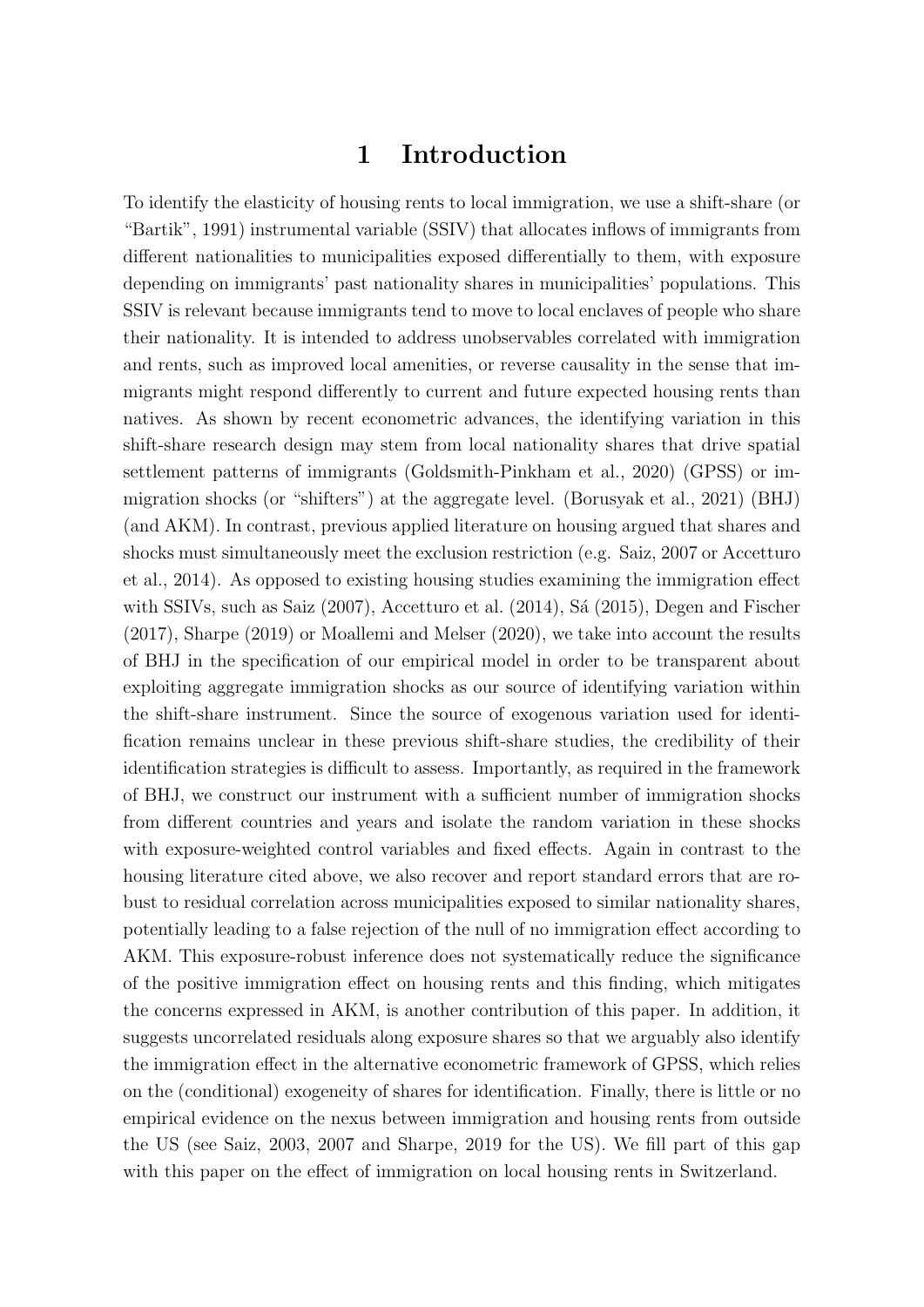## 2 Data

We employ proprietary geo-coded data on offered rents and housing characteristics provided by Meta-Sys. These information have been collected from postings on advertising websites active in Switzerland. Basten et al. (2017) show for data drawn from a popular online platform that aggregate (cantonal) indices of offered rental prices follow mostly aggregate indices of agreed rents that are based on realized transactions. We exclude postings on commercial properties. The remaining data is sourced from the Swiss Federal Statistical Office (BFS) and the World's Bank WDI database. Importantly, the immigration data taken from the annual population statistics of the BFS has been consolidated by the BFS ensuring its consistency over the entire sample period.

#### 3 A hedonic price regression

We estimate the following hedonic price model (De Haan and Diewert, 2013) with around 1.082 million observed properties i over 2004 -2018 ( $=$  t) by pooled OLS

$$
log(r_{ilt}) = Q'_{ilt}\Omega + \mu_{lt} + \epsilon_{ilt}, \qquad \mathbb{E}[\epsilon_{ilt}|Q_{ilt}, \mu_{lt}] = \mathbb{E}[\epsilon_{ilt}] = 0 \qquad (1)
$$

in order to separate the municipality-level determinants of log rents  $log(r_{it})$ , as captured by the estimated fixed effects  $\hat{\mu}_{lt}$ , from rent effects due to changes in the quality composition of properties within a municipality. Specifically, the vector of quality variables  $Q_{it}$  controls among others for (log) construction year, living space surface, additional property area, number of rooms, scenic views (e.g. lake) and for being a single-family house or the first party moving in after building or renovation. To construct our main estimation sample, we keep the predicted annual log housing rents  $log(r<sub>H</sub>) \equiv \hat{\mu}_{lt}$  of municipalities that we observe in every year. This selection rule results in a balanced sample of 10094 municipality-year pairs. Our dependent variable in equation (4) is the annual change in log rents  $\Delta log(r_{lt}) \equiv \hat{\mu}_{lt} - \hat{\mu}_{lt-1}$  that has a mean of 0.01 and a first and third quartile corresponding to -0.015 and 0.034 respectively.

#### 4 Theoretical considerations

We understand immigration into municipalities as a shifter of local housing demand. As in Saiz (2007), we therefore employ gross immigrant inflows to construct our treatment variable as opposed to net migration inflows that also reflect movements along housing demand. Since immigration creates an upward pressure on rental prices, it could lead to out-migration of local natives and previously settled migrants. Immigration may also result in native flight unrelated to rent changes but driven by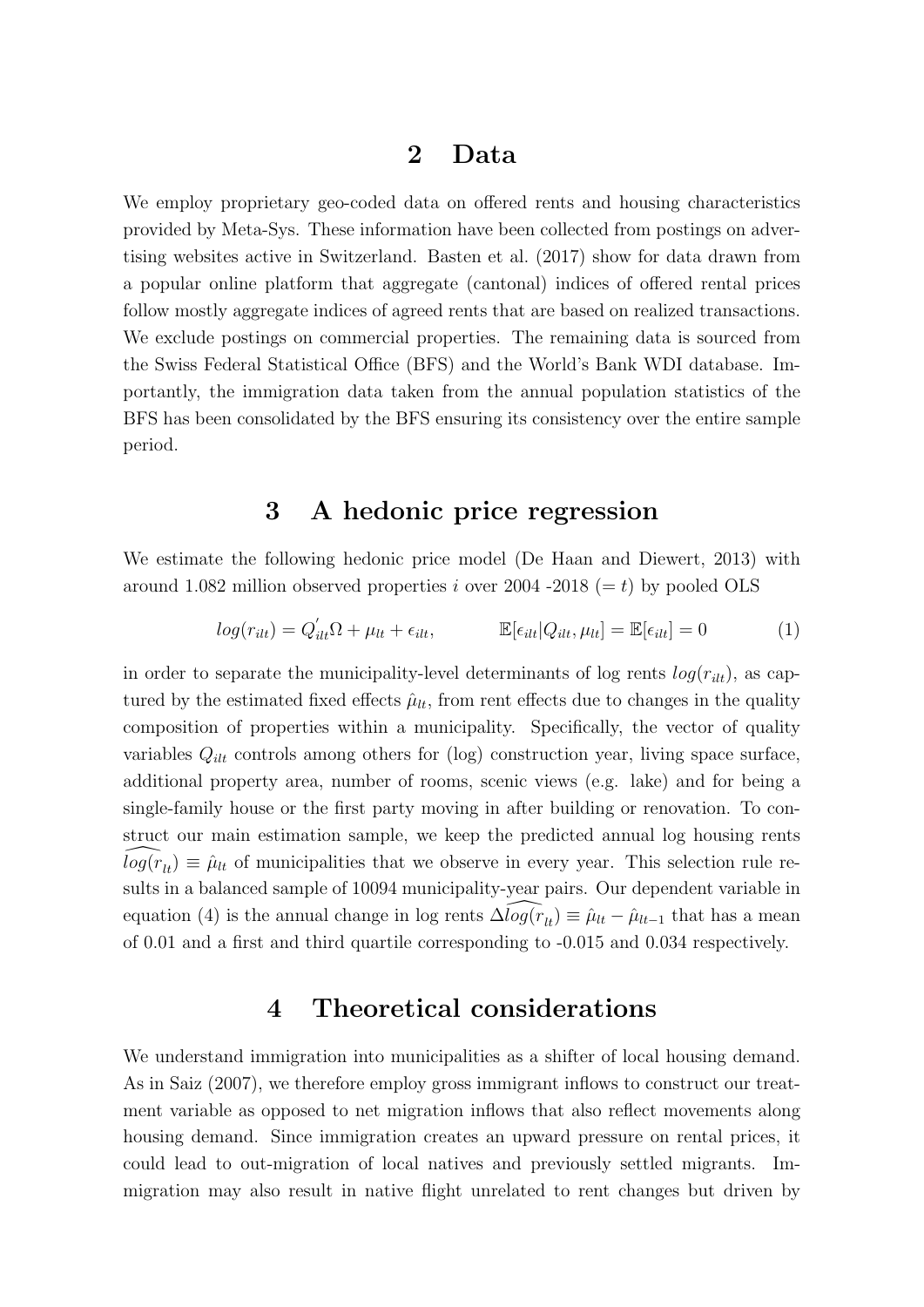preferences for segregation (Saiz and Wachter, 2011). This potential displacement of local residents dampens the required increase in rents in order to restore a new housing equilibrium and should be captured by our estimates as part of the reaction to the initial immigration shock.

### 5 A SSIV estimator

We study the change in annual log housing rents  $log(\widetilde{r}_{lt})$  in municipality l associated with a 1% increase in the lagged immigration rate  $\widetilde{IM}_{lt-1} \equiv \frac{IM_{lt-1}}{POP_{lt-1}}$  $\frac{P_{I}M_{I}t-1}{P_{I}P_{I}t-2}$ , which is defined as the local annual inflow of immigrants in  $t-1$  ( $IM_{lt-1}$ ) as a share of the municipality's population in  $t-2$  (POP<sub>lt−2</sub>). Our coefficient of interest is  $\beta$ , which measures the  $\beta$ % change in average housing rents across municipalities in response to a 1% increase in the explanatory variable  $IM_{lt-1}$ . This elasticitiy  $\beta$  may be recovered from

$$
\widehat{log(r_{lt})} = \beta \widetilde{IM}_{lt-1} + Z'_{lt-1} \gamma + \varepsilon_{lt},\tag{2}
$$

where  $Z_{lt-1}$  is a vector of controls, while  $\overline{IM}_{lt-1}$  is instrumented by the "shift-share"variable  $I_{lt-1}$  that has the following form:

$$
I_{lt-1} \equiv \sum_{c=1}^{54} s_{lct_0} \cdot IMS_{ct-1}, \qquad s_{lct_0} \equiv \frac{POP_{lct_0}}{POP_{lt_0}}, \qquad IMS_{ct-1} \equiv \frac{IM_{ct-1}}{POP_{ct_0}}, \qquad (3)
$$

$$
s_{lct_0} \ge 0 \quad \forall \ (l, c), \qquad S_{lt_0} \equiv \sum_{c=1}^{54} s_{lct_0} < 1 \quad \forall \ l,
$$

with  $s_{lct_0}$  denoting the number of nationals from origin country c in municipality l  $(POP_{lct_0})$  as a share of the municipality's total population  $(POP_{lt_0})$  in the initial year 2001 (= t<sub>0</sub>) that predates the sample period 2004-2018; IMS<sub>ct−1</sub> is the aggregate number of immigrants from c entering Switzerland  $(IM_{ct-1})$  in  $t-1$  divided by the aggregate number of nationals from c that lived in Switzerland in 2001 ( $POP_{ct_0}$ );  $S_{lt_0}$ is the initial share (in  $t_0$ ) of foreign nationals in municipality l. We predict local immigration  $I_{lt-1}$  by a weighted average of  $IMS_{ct-1}$ , with shares  $s_{lct_0}$  measuring the differential exposure of municipalities to aggregate immigration  $INS_{ct-1}$  from specific origin countries c. We take first differences  $\Delta$  of equation (2) to obtain:

$$
\widehat{\Delta log(r_{lt})} = \beta \widehat{\Delta IM_{lt-1}} + \Delta Z'_{lt-1} \gamma + \Delta \varepsilon_{lt}, \tag{4}
$$

instrumenting  $\Delta \widetilde{IM}_{lt-1}$  with  $\Delta I_{lt-1} \equiv \sum_{c=1}^{54} s_{lct_0} \Delta IMS_{ct-1}$ . Before we discuss how to identify  $\beta$  armed with this specification in Section 7, we present in Section 6 a specification equivalent to (4) that we employ to recover exposure-robust standard errors, as suggested in BHJ and AKM, and a moment condition that must be satisfied for identification in the framework of BHJ.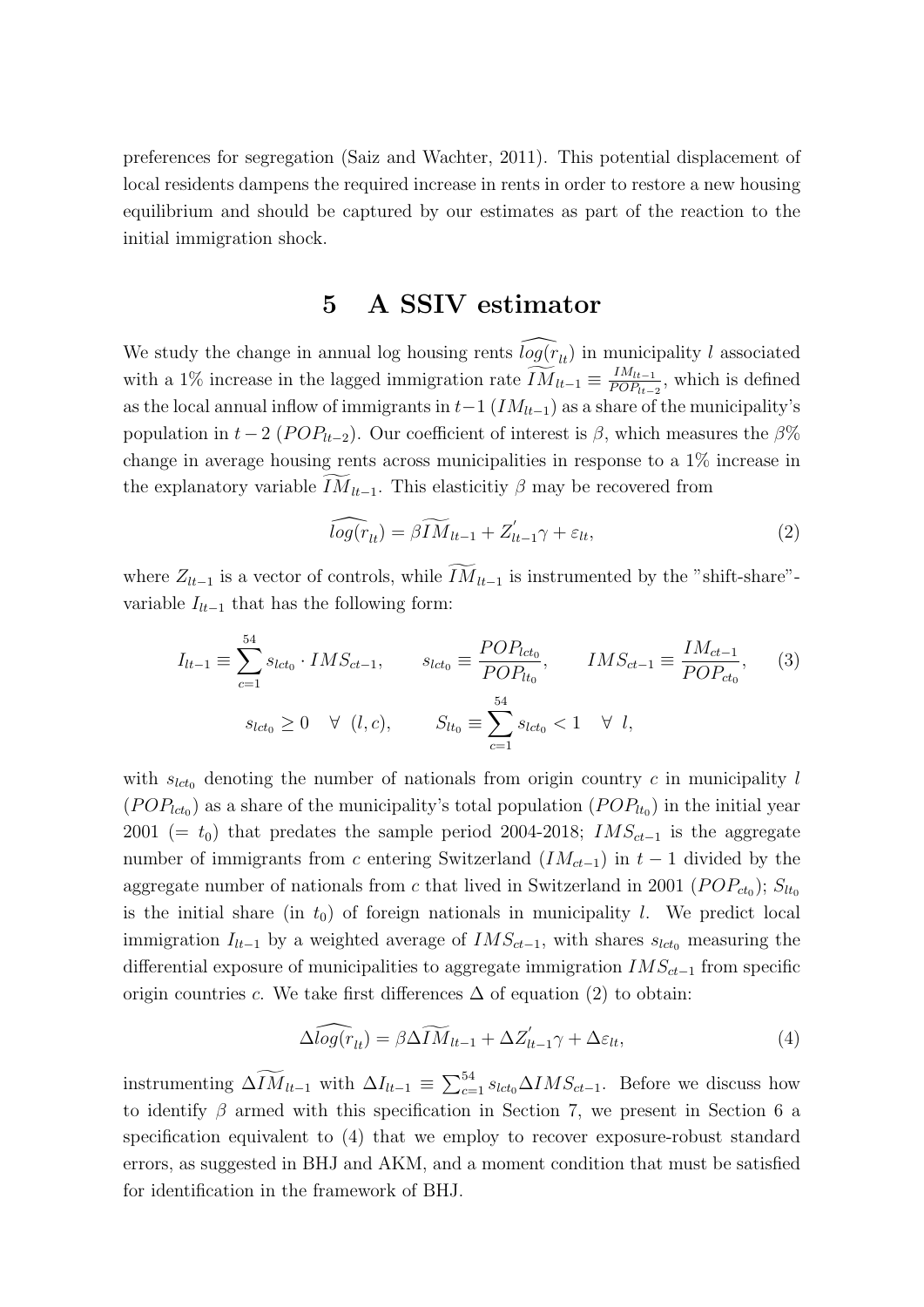#### 6 An equivalent country-level IV estimator

BHJ show that  $\hat{\beta}$  from estimating (4) is equivalently obtained by a IV regression that uses the average country exposure  $s_c \equiv \frac{1}{72}$  $\frac{1}{721} \sum_{l=1}^{721} s_{lct_0}$  as weights, and in which the aggregate immigration shocks by countries  $\Delta IMS_{ct-1}$  serve directly as instruments in estimating

$$
\widehat{\Delta log(r}_{ct})^{\perp} = \beta \widehat{\Delta IM}_{ct-1}^{\perp} + \overline{\Delta \varepsilon}_{ct}^{\perp},\tag{5}
$$

where indicates a weighting of the variables by exposure (e.g.  $\overrightarrow{\Delta IM}_{ct-1}$  = 1  $\frac{1}{721} \sum_{l=1}^{721} \frac{s_{lct_0}}{s_c}$  $\sum_{s_c}^{lct_0} \Delta \widetilde{IM}^{\perp}_{lt-1}$ ) so that specification (5) as opposed to (4) varies over (c,t) instead of (l,t). ⊥ denotes residualization on  $\Delta Z_{lt-1}$ . Given instrument relevance,  $\beta$  is identified if the following moment condition in the considered non-iid setting is satisfied:  $1^2$  $1^2$ 

$$
\mathbb{E}\left[\frac{1}{14}\sum_{t=1}^{14}\sum_{c=1}^{54} s_c \Delta IMS_{ct-1}\overline{\Delta \varepsilon}_{ct}\right] = \mathbb{E}\left[\frac{1}{14 \times 721}\sum_{t=1}^{14}\sum_{l=1}^{721}\sum_{c=1}^{54} s_{lct_0} \Delta IMS_{ct-1}\Delta \varepsilon_{lt}\right] = 0,
$$
\n
$$
\sum_{t=1}^{14} \sum_{l=1}^{14} \sum_{c=1}^{721} s_{lct_0} \Delta IMS_{ct-1}\Delta \varepsilon_{lt} \right] = 0,
$$
\n(6)

The left-hand side of equation (6) expresses this condition within the framework of specification (5), while the right-hand side is the more conventional equivalent formulation based on specification (4). More fundamentally, equation (6) implies that  $\beta$ is identified under the exactly same set of conditions in both specifications. Specifically, the left-hand side of equation (6) shows that the orthogonality of  $\Delta IMS_{ct-1}$ with  $\overline{\Delta \varepsilon}_{ct} \equiv \frac{1}{72}$  $rac{1}{721} \sum_{l=1}^{721} \frac{s_{lct_0}}{s_c}$  $\frac{\partial c t_0}{\partial s_c} \Delta \varepsilon_{lt}$  when weighted by  $s_c$  guarantees the orthogonality between the shift-share instrument  $\Delta I_{lt-1}$  and municipality-level confounders  $\Delta \varepsilon_{lt}$  on the right-hand side of equation (6) (and vice versa). To achieve identification according to the left-hand side of equation (6), lagged changes in country-level immigration  $\Delta IMS_{ct-1}$  must be uncorrelated (s<sub>c</sub>-weighted) in expectation with  $\overline{\Delta \varepsilon}_{ct}$  that reflects the average changes in current unobserved determinants of rent growth in municipalities disproportionately affected by immigration from country  $c$  in terms of relative exposure  $\frac{s_{lct_0}}{s}$  $\frac{lct_0}{s_c}$  .

<span id="page-4-0"></span><sup>&</sup>lt;sup>1</sup>To derive the left-hand side of equation (6), a consistent estimate  $\hat{\gamma}$  of  $\gamma$  in equation (4) is assumed so that  $\Delta \varepsilon_{lt} = \Delta \varepsilon_{lt}^{\perp}$  and  $\overline{\Delta \varepsilon}_{ct} = \overline{\Delta \varepsilon}_{ct}^{\perp}$  holds asymptotically.

<span id="page-4-1"></span><sup>&</sup>lt;sup>2</sup>Equation (6) is a generalization of  $E[\Delta I_{lt-1}\Delta \varepsilon_{lt}] = 0$  for a non-iid setup that is required since exposure shares create instrument correlation by treating  $\Delta IMS_{ct-1}$  as random and potentially also cross-residual correlation by mediating shocks other than immigration.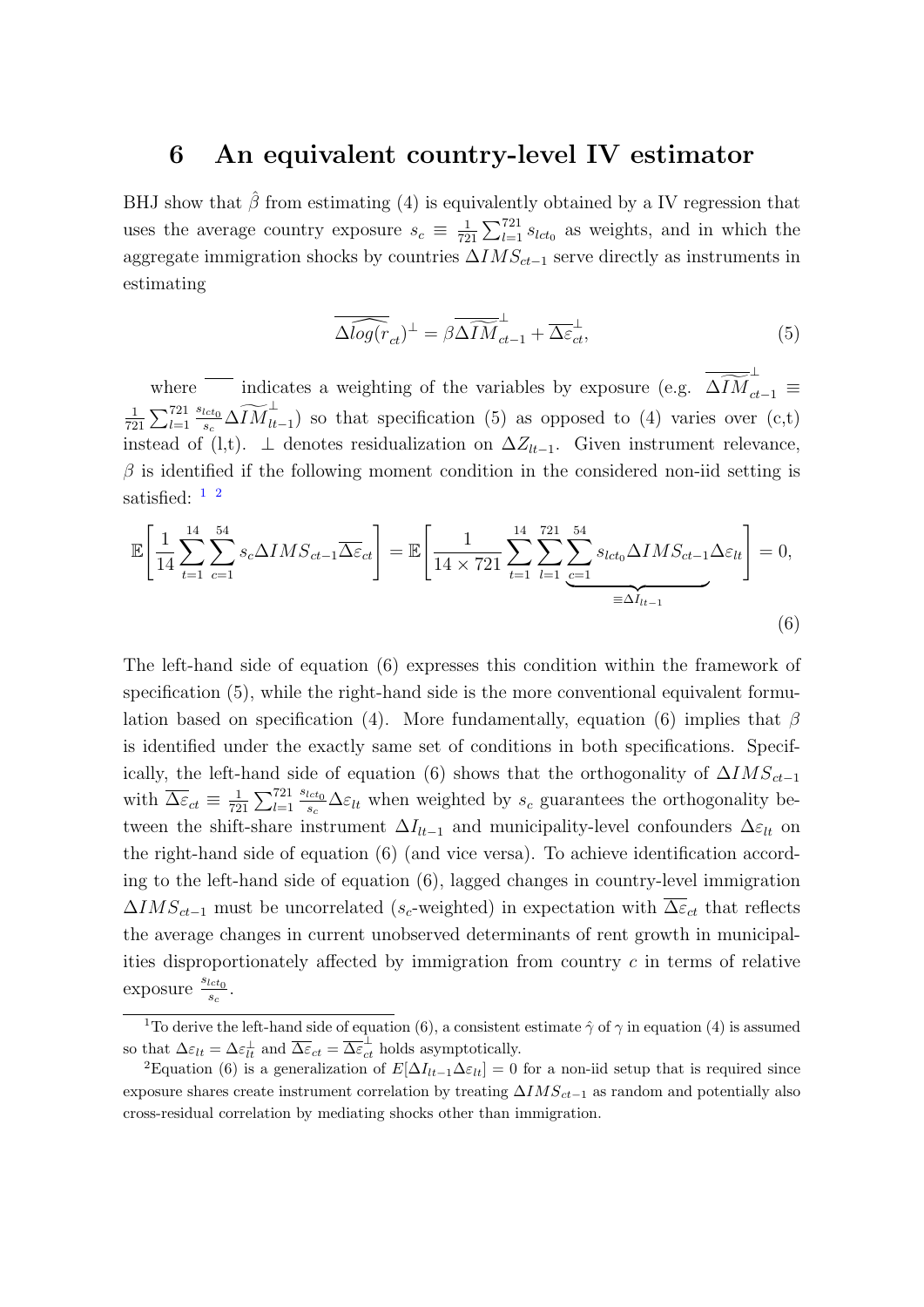### 7 Identification from quasi-randomized shocks

As proposed by BHJ, the moment condition (6) is fulfilled if the aggregate immigration shocks are as-good-as-randomly assigned, implying each  $\Delta IMS_{ct-1}$  has the same mean regardless of realized  $s_c$  and  $\Delta \varepsilon_{ct}$ . Since immigration from different countries and periods differ systematically, random shock assignment may solely hold after conditioning on controls. We thus rely on the first-difference model (4) in which municipality fixed effects have been differenced out.<sup>[3](#page-5-0)</sup> These fixed effects not only absorb time-invariant municipality-level confounders included in  $\frac{1}{14} \sum_{t=1}^{14} \varepsilon_{lt}$  from  $\varepsilon_{lt}$  but also time-invariant differences in country-specific immigration  $\frac{1}{14} \sum_{t=1}^{14} IMS_{ct-1}$  from  $IMS_{ct-1}$ . Similarly, the year fixed effects included in  $\Delta Z_{lt-1}$  also remove year-specific differences in average immigration changes  $\frac{1}{54} \sum_{c=1}^{54} \Delta I M S_{ct-1}$  from  $\Delta I M S_{ct-1}$  apart from taking out average changes in year-specific unobservables  $\frac{1}{721} \sum_{l=1}^{721} \Delta \varepsilon_{lt}$  from  $\Delta \varepsilon_{lt}$ . Alternatively, we employ distinct sets of year fixed effects for each of the eight municipality types within the seven major Swiss regions. For example, this prevents a bias whenever aggregate immigration is driven by diverging rental price dynamics for urban as opposed to rural municipalities within a region. In some specifications we include unit fixed effects in equation (4) that capture separate linear trends  $\frac{1}{14} \sum_{t=1}^{14} \Delta \varepsilon_{lt}$  for each municipality while they also purge  $\frac{1}{14} \sum_{t=1}^{14} \Delta IMS_{ct-1}$  from  $\Delta IMS_{ct-1}$ . These unit fixed effects take into account that both, past and present, aggregate immigration may be primarily attracted to a few fast growing "superstar" cities with steadily rising rents (Gyourko et al., 2013), as documented in Albert and Monras (2021) for the US. This would invalidate the use of the immigration shocks  $\Delta IMS_{ct-1}$  (and of the shares  $s_{lct0}$ ) as a source of identifying variation in our shift-share specification unless such longterm trends are controlled for (see also Sharpe, 2019 on this).  $\Delta Z_{lt-1}$  also contains the change in the number of vacant rental properties and the unemployment rate at municipality-level. In sensitivity checks, we account for origin countries' GDP changes and include an indicator for whether citizens of a EU/EFTA country were granted full settlement rights in a given year according to Free Movement of Persons agreement. Because  $S_{lt0}$  varies across municipalities, all controls that have country-level counterparts must be included in exposure-weighted form in  $\Delta Z_{lt-1}$ , as described in Table 1. Otherwise one would leverage non-random differences in the share of Swiss nationals  $1 - S_{lt_0}$  between municipalities.

<span id="page-5-0"></span><sup>3</sup>Estimation in first-differences also addresses possible non-stationarities of immigration and prices in equation (2).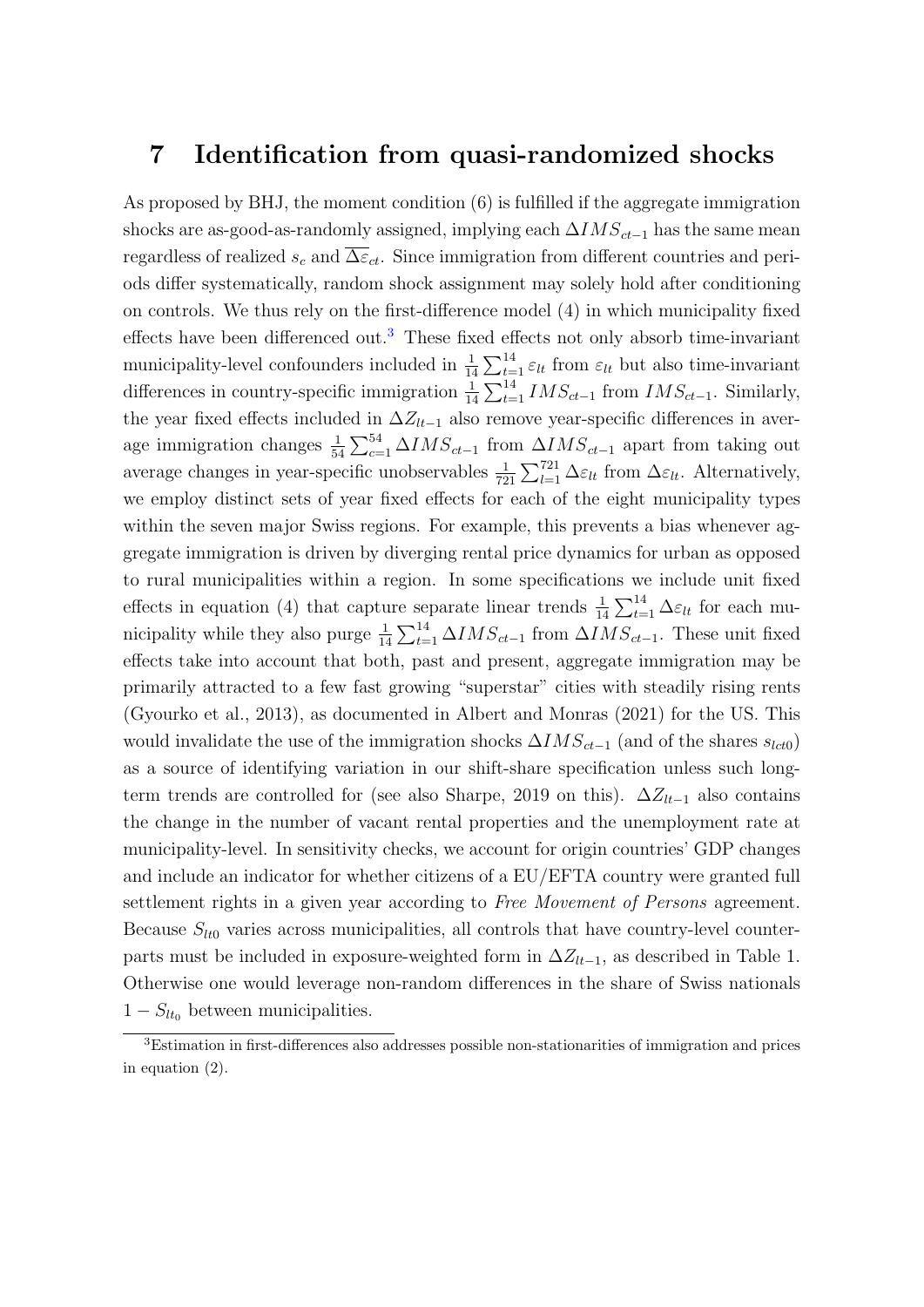### 8 Estimates and inference

Columns 1 to 7 of Table 1 display  $\hat{\beta}$  when we pursue identification through shocks. The narrow range of estimates between 2.397 and 2.983 suggests that the specification in column 1 including municipality-level controls as well as year and (differenced out) municipality fixed effects may suffice to isolate the random component of  $\Delta IMS_{ct-1}$ . These estimates imply that a 1% increase in the number of immigrants in relation to a municipality's population raises average rents by 2.4% to 2.98%. Our average rent to immigration elasticity appears to be somewhat larger than in the US, in particular with respect to the results presented in Sharpe  $(2019)$ . More specifically, Saiz  $(2007)$ concludes that the rent to immigration elasticity is around unity in the US (but rising up to 1.73 in a fixed effects specification), which is statistically not significantly different from our set of results as discussed below, while Sharpe (2019) obtains an elasticity significantly below unity in his shift-share specification that in addition to Saiz (2007) also controls for initial city characteristics. Apart from differences related to identification strategy already discussed, the differing size magnitude of the immigration effect is most likely related to the more inelastic housing supply to prices in Switzerland compared to the US, as confirmed by Caldera and Johansson (2013) that reports a more than ten times higher responsiveness of housing supply to prices in the US relative to Switzerland.[4](#page-6-0) This indicates more pervasive geographical and regulatory constraints in Switzerland compared to the US on average that result in lower housing supply elasticities to prices and arguably also to rents for which there are, however, no comparing numbers for the US (von Ehrlich et al., 2018). Moreover, our rent-to-immigration elasticities are in line with the estimates of price-to-immigration elasticities obtained by Degen and Fischer (2017) for the Swiss housing market. We report conventional heteroskedasticity-robust standard errors (and CI's), which allow residuals to be spatially correlated across and serially within groups of neighboring municipalities. AKM show formally and in simulations that a positive correlation of residuals across municipalities with similar shares (that are identical to or correlated with  $s_{lct0}$ ) results in overrejection of the null of no effect ( $\beta_0 = 0$ ) with conventional standard errors. Therefore, as suggested by BHJ, we also obtain standard errors valid under arbitrary spatial dependence in the residuals, such as along exposure shares, by estimating  $\beta$  from equation (5) at the level of identifying shocks, including relevant country-level controls.<sup>[5](#page-6-1)</sup> These standard errors that are robust to exposure and country clustering of residuals in addition to heteroskedasticity confirm a significant positive effect of immigration on rents around the 5% significance level (see columns 1 to 7

<span id="page-6-0"></span><sup>4</sup>See also Saiz (2010) for a less pronounced difference between Switzerland and the US in the housing supply elasticities.

<span id="page-6-1"></span><sup>5</sup>We also recover exposure-robust first-stage F-statistics as in BHJ.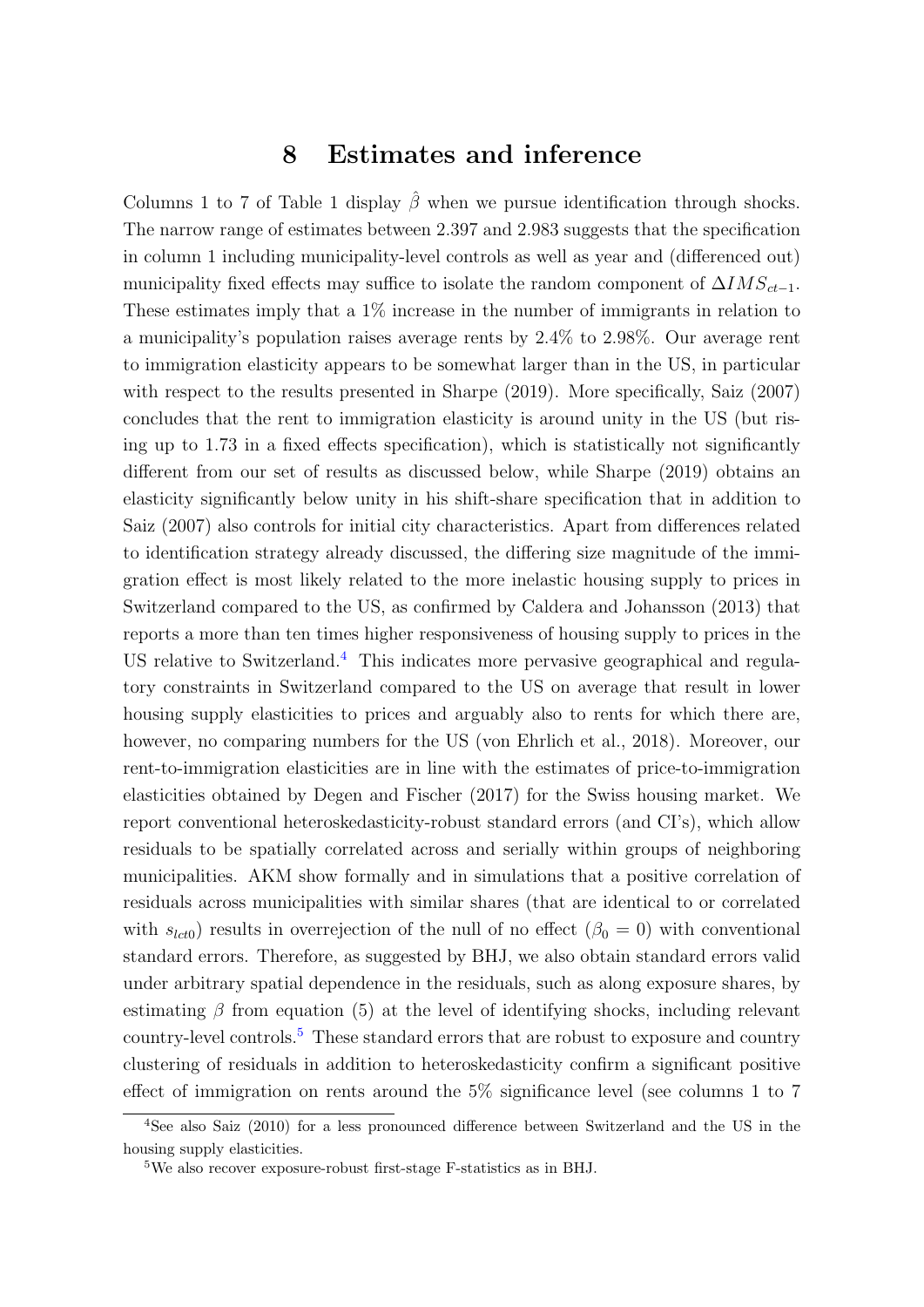|                                                                                     | 1                                | $\overline{2}$                   | $\boldsymbol{3}$                     | $\overline{4}$                      | $\sqrt{5}$                       | 6                                | $\overline{7}$                       | 8                         |
|-------------------------------------------------------------------------------------|----------------------------------|----------------------------------|--------------------------------------|-------------------------------------|----------------------------------|----------------------------------|--------------------------------------|---------------------------|
| β                                                                                   | 2.760                            | 2.397                            | 2.718                                | 2.983                               | 2.541                            | 2.423                            | 2.658                                | 2.854                     |
| Standard error (SE) and confidence interval (CI)                                    |                                  |                                  |                                      |                                     |                                  |                                  |                                      |                           |
| Municipality group clustered SE<br>and 95% CI (conventional)                        | (1.241)<br>[0.296, 5.224]        | (1.367)<br>$[-0.318, 5.111]$     | (1.606)<br>$[-0.470, 5.907]$         | (1.845)<br>$[-0.680, 6.645]$        | (1.219)<br>[0.120, 4.961]        | (1.431)<br>$[-0.418, 5.264]$     | (1.605)<br>$[-0.529, 5.844]$         | (1.069)<br>[0.732, 4.975] |
| Country clustered SE<br>and 95% CI (exposure-robust)                                | (1.413)<br>$[-0.010, 5.530]$     | (1.316)<br>$[-0.182, 4.975]$     | (1.040)<br>[0.680, 4.757]            | (1.179)<br>[0.673, 5.293]           | (1.198)<br>[0.192, 4.890]        | (1.229)<br>[0.014, 4.831]        | (1.010)<br>[0.678, 4.637]            |                           |
| Null imposed country clustered 90% CI<br>Null imposed country clustered 95% CI      | [0.973, 10.11]<br>[0.630, 24.69] | [0.600, 7.711]<br>[0.220, 13.43] | [0.584, 8.001]<br>$-\infty, +\infty$ | [0.807, 8.073]<br>$[-0.331, 28.96]$ | [1.008, 8.591]<br>[0.706, 19.73] | [0.809, 7.717]<br>[0.489, 14.00] | [0.417, 7.107]<br>$-\infty, +\infty$ |                           |
| Municipality-level controls (in equation 4)                                         |                                  |                                  |                                      |                                     |                                  |                                  |                                      |                           |
| $\Delta(\text{# of vacant properties})_{lt-1}$                                      | ✓                                | ✓                                | ✓                                    | √                                   | ✓                                |                                  | ✓                                    |                           |
| $\Delta$ (Unemployment rate) <sub>tt-1</sub>                                        |                                  |                                  |                                      |                                     |                                  |                                  |                                      |                           |
| $S_{lt_0}$ x Year FE                                                                |                                  |                                  |                                      |                                     |                                  |                                  |                                      |                           |
| $S_{lto}$ x Region-Municipality Type-Year FE                                        |                                  |                                  | ✓                                    |                                     |                                  |                                  | √                                    |                           |
| $\sum_{c=1}^{54} (s_{lct_0} \Delta \mathbf{1}(\text{Full movement treaty}_{ct-1}))$ |                                  |                                  |                                      |                                     |                                  | √                                |                                      |                           |
| $\sum_{c=1}^{54} (s_{lct_0} \Delta ($ Log real GDP $_{ct-1})$ )                     |                                  |                                  |                                      | ✓                                   |                                  |                                  |                                      |                           |
| $S_{lto}$ x Municipality FE (linear trend)                                          |                                  |                                  |                                      |                                     | ✓                                |                                  | ✓                                    |                           |
| Municipality & Region-MunicipalityType-Year FE                                      |                                  |                                  |                                      |                                     |                                  |                                  |                                      |                           |
| Country-level controls (in equation 5)                                              |                                  |                                  |                                      |                                     |                                  |                                  |                                      |                           |
| Year FE                                                                             |                                  |                                  | ✓                                    | ✓                                   | ✓                                |                                  | ✓                                    |                           |
| $\Delta$ (Full movement treaty <sub>ct-1</sub> FE)                                  |                                  |                                  |                                      |                                     |                                  |                                  |                                      |                           |
| $\Delta(\text{Log real GDP}_{ct-1}))$                                               |                                  |                                  |                                      | √                                   |                                  |                                  |                                      |                           |
| Country FE (linear trend)                                                           |                                  |                                  |                                      |                                     | ✓                                |                                  | ✓                                    |                           |
| $#$ of municipality-year pairs                                                      | 10094                            | 10094                            | 10094                                | 10094                               | 10094                            | 10094                            | 10094                                | 10094                     |
| $#$ of country-year pairs                                                           | 756                              | 756                              | 756                                  | 756                                 | 756                              | 756                              | 756                                  | 756                       |
| First-stage F-stats (exposure-robust, except (8))                                   | 64.52                            | 45.06                            | 85.45                                | 53.95                               | 64.00                            | 46.38                            | 81.32                                | 77.87                     |

Table 1: Shift-share IV estimates of the effect of immigration on rents (2004-2018)

Note: Regressions include a constant (columns 1-4) or unit fixed effects (columns 5-8).

of Table 1). We also construct and report exposure-robust confidence intervals that impose a null hypothesis  $\beta = \beta_0$  and may have better finite-sample properties, in particular in the presence of few or concentrated clusters (see AKM and BHJ for details). These null-imposed confidence intervals become wider asymmetrically around  $\hat{\beta}$ , such that  $\hat{\beta}$  remains statistically significant in most instances, but substantially larger pos-itive effects are not rejected anymore.<sup>[6](#page-7-0)</sup> Interestingly, the exposure-robust confidence intervals – with and without a null imposed – and the conventional standard errors reveal that the estimated elasticities are never significantly above unity at the 5% significance level.

## 9 Identification via shares?

According to Table 1, considering exposure-robust standard errors (with no null imposed) does not decrease the precision of  $\hat{\beta}$ . This is in contrast to Autor et al. (2013) in which exposure-robust standard errors increase substantially compared to conventional standard errors (see Table C2 in BHJ). This suggests the absence of unobserved trends

<span id="page-7-0"></span> $\overline{6}$ This pattern also appears in AKM and BHJ and is related to low power of null-imposed inference, as simulations in Borusyak and Hull (2020) show.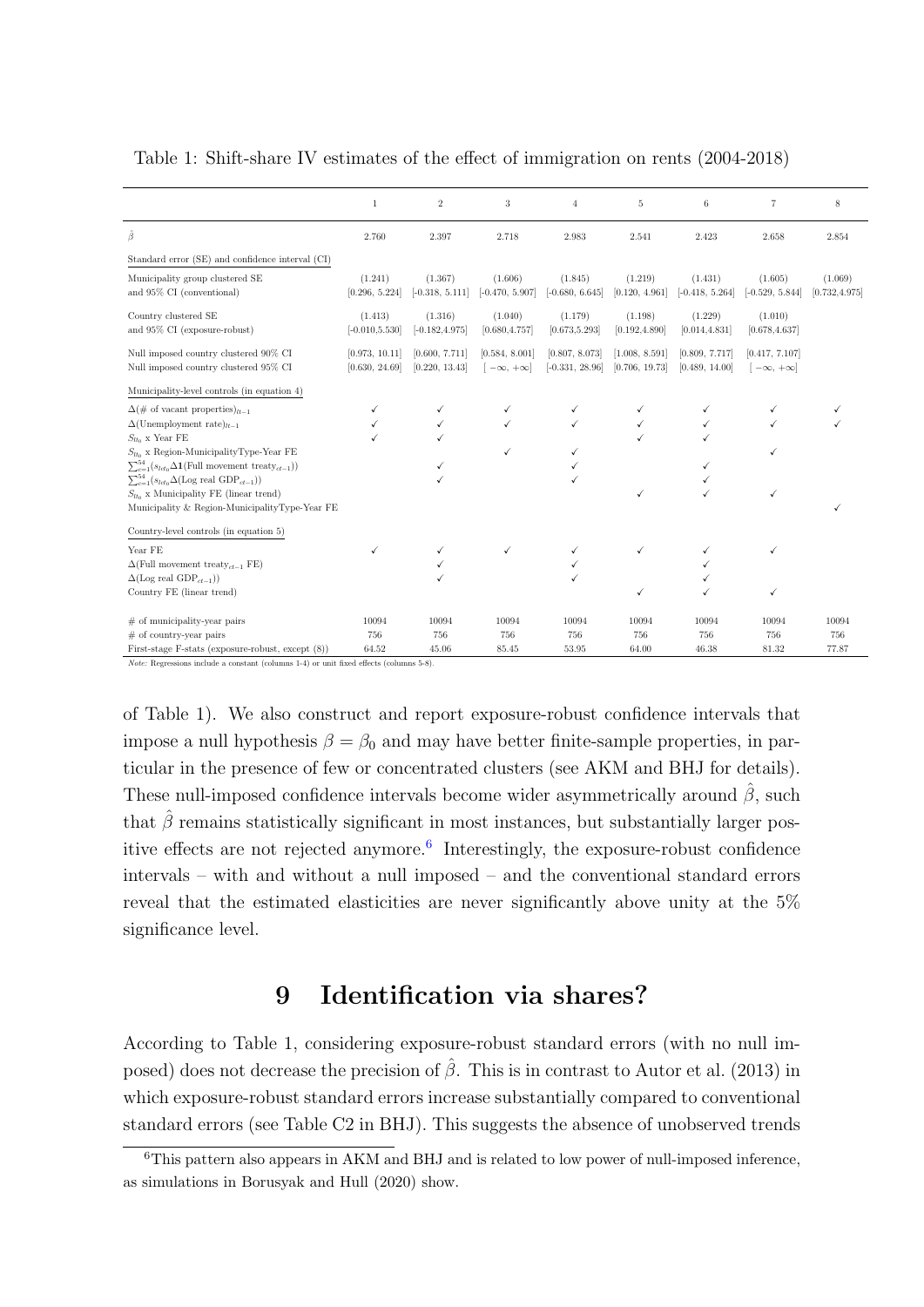in  $\Delta \varepsilon_{lt}$  that are mediated by past settlement shares  $s_{lct0}$  in our application, while the more generic industry employment shares used in Autor et al. (2013) may also capture other trends than increased imports from China to the US, such as industry-specific technology or taste shocks. Put differently, it appears that in our setting the differential exposure of municipalities to immigrants' nationalities affects rents through immigration only, which is a requirement to identify  $\beta$  through the shares  $s_{lct0}$ . Akin to a "parallel trends" assumption in difference-in-differences, the exclusion restriction in the shares view is therefore that each exposure share is not related to unobserved trends in the error term conditional on controls, that is  $\mathbb{E}[\Delta \varepsilon_{lt} s_{lct0} | \Delta Z_{lt-1}] = 0 \ \ \forall \ c$ (see GPSS for details). This identifying assumption does not preclude an heterogeneous effect of immigration on rents, depending, for example, on the skill intensity of immigrants or the level of housing supply elasticities in the immigrants' locations.[7](#page-8-0) In column 8 of Table 1, we relax the assumption of "parallel trends" across shares by including unit and time fixed effects (not exposure-weighted) that permit diverging linear municipality trends and municipality-type-specific rent changes within regions in the first-difference equation (4).  $\hat{\beta}$  in column 8 of Table 1 is not statistically different from previous estimates displayed in columns 1 to 7, further supporting the idea that identification via shares is feasible as well.

## 10 Conclusion

Our empirical analysis conducted within a shift-share research design shows that there is a significantly positive effect of immigration on housing rents in Switzerland. Although we rely on aggregate immigration shocks as our (conditionally) exogenous source of variation for identification, we reach the same conclusion when we estimate the immigration effect in the "shares" econometric framework.<sup>[8](#page-8-1)</sup> This positive immigration effect on housing rents also persists when we control for preexisting trends in municipalities that capture, for instance, steady rent appreciations in "superstar" cities with thriving economies over a longer period. Moreover, unreported results suggest that the empirical findings are also robust to estimations in samples that are unbalanced but include a more comprehensive set of municipalities instead.<sup>[9](#page-8-2)</sup> Importantly, although the estimated rent to immigration elasticities range between 2.397 and 2.983, exposure-robust inference indicates that these elasticities do not significantly differ from unity. This analysis can be extended in various directions. For

<span id="page-8-0"></span><sup>&</sup>lt;sup>7</sup>In practice,  $\hat{\beta}$  corresponds to a weighted average of heterogeneous treatment effects  $\beta_{lct}$  that vary potentially along municipalities  $l$ , origin countries  $c$  and years  $t$  (see BHJ Appendix A.1).

<span id="page-8-1"></span><sup>&</sup>lt;sup>8</sup>In our panel SSIV setting, it may also be important to address a potential bias that conflates the short- and long-run response to immigration (Jaeger et al., 2018).

<span id="page-8-2"></span><sup>&</sup>lt;sup>9</sup>These results are available upon request.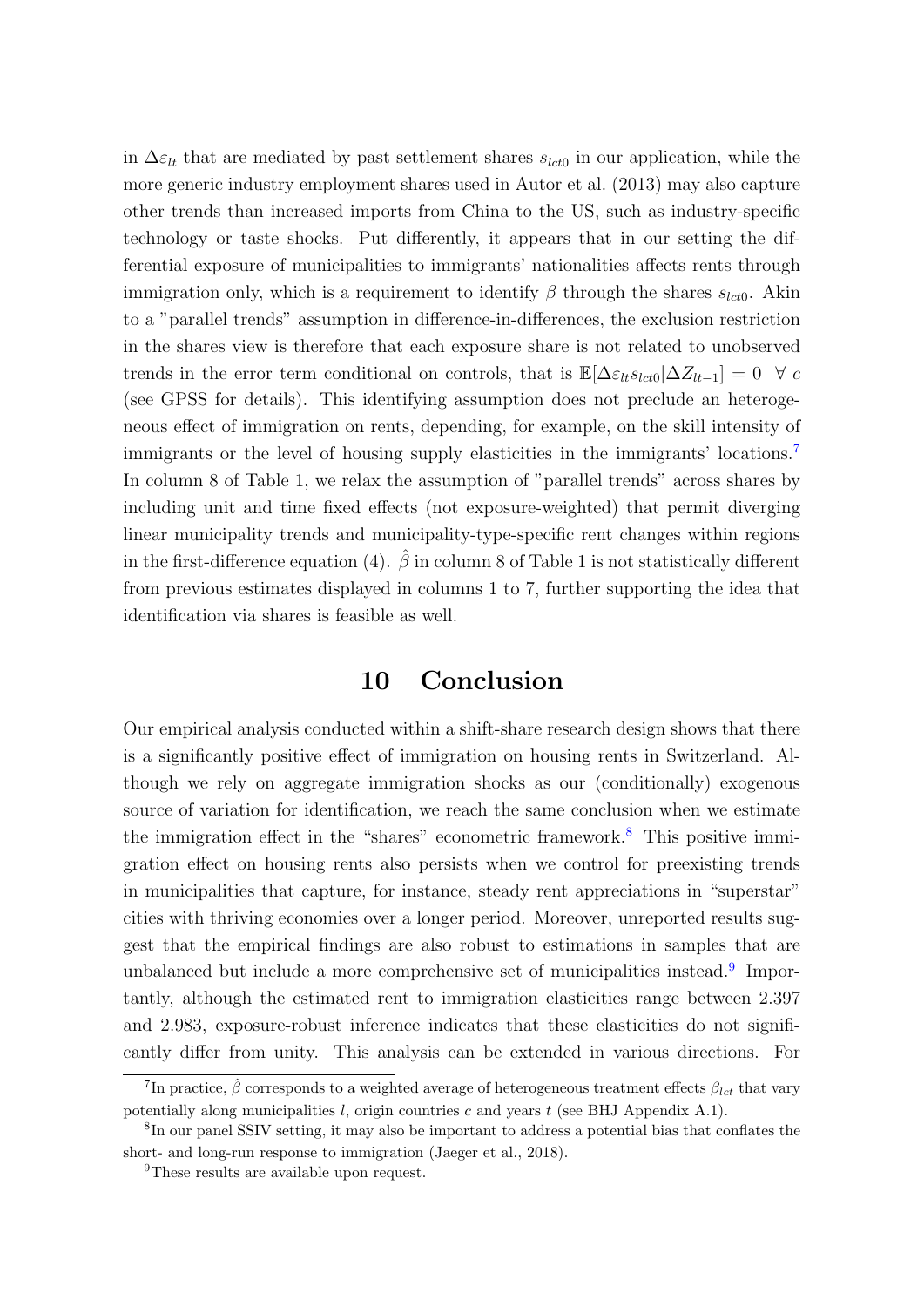instance, we have not yet considered the channels through which immigration affects rents nor studied effect heterogeneity or geographical spillover effects of immigration across municipalities that are spatially connected within regional housing and labor markets.[10](#page-9-0)

<span id="page-9-0"></span> $\frac{10}{10}$ Relatedly, a quantitative spatial model would also help unveil the general-equilibrium mechanisms influencing rents but buried by the fixed effects in the present analysis (Redding, 2020).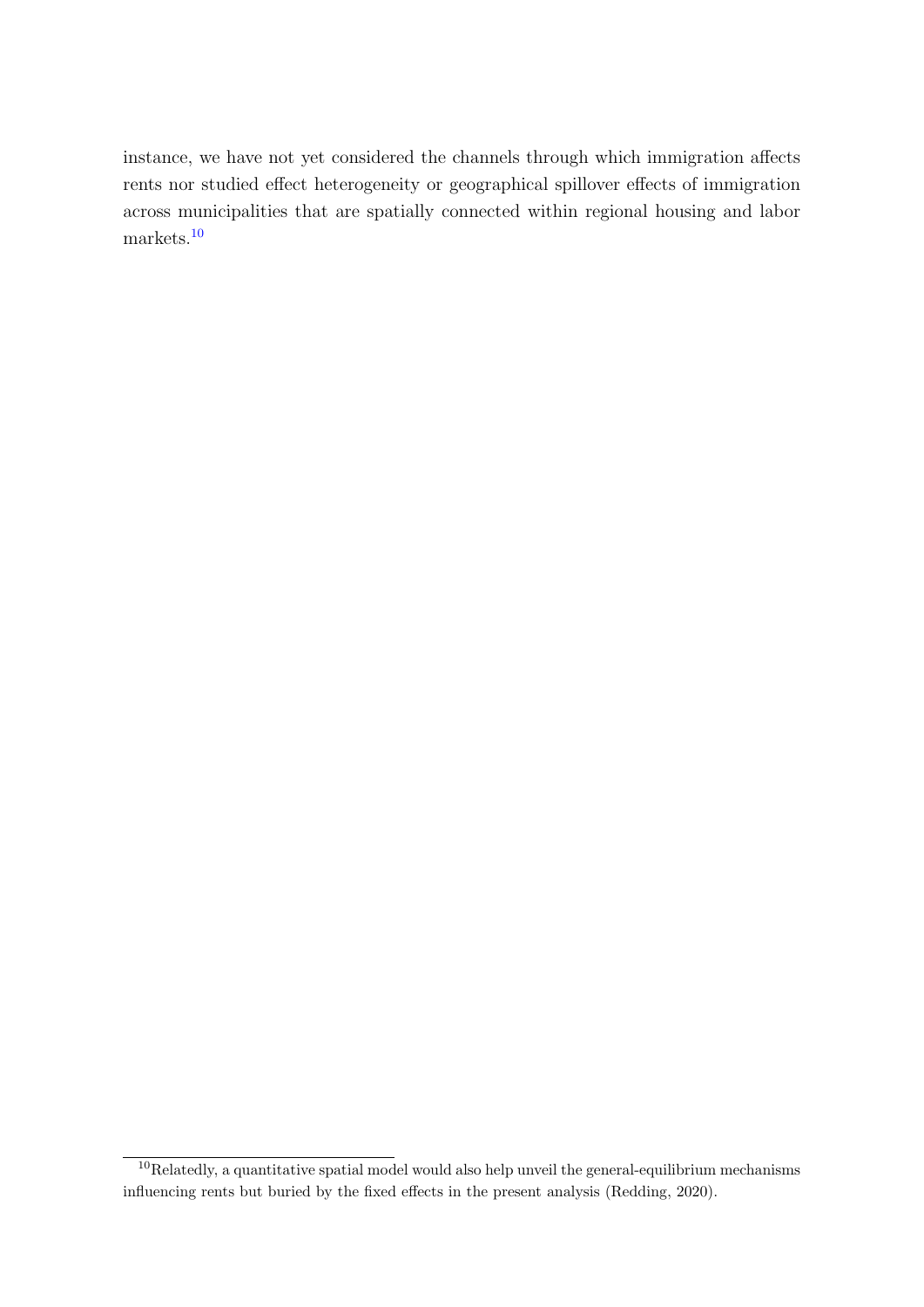## References

- Accetturo, A., Manaresi, F., Mocetti, S., and Olivieri, E. (2014). Don't stand so close to me: the urban impact of immigration. Regional Science and Urban Economics, 45:45–56.
- Adao, R., Kolesár, M., and Morales, E. (2019). Shift-share designs: Theory and inference. Quarterly Journal of Economics, 134(4):1949–2010.
- Albert, C. and Monras, J. (2021). Immigration and spatial equilibrium: the role of expenditures in the country of origin. Working Paper.
- Autor, David, H., Dorn, D., and Hanson, G. H. (2013). The china syndrome: Local labor market effects of import competition in the united states. American Economic Review, 103(6):2121–68.
- Bartik, T. J. (1991). Who benefits from state and local economic development policies? Kalamazoo ME: W.E. Upjohn Institute for Employment Research.
- Basten, C., von Ehrlich, M., and Lassmann, A. (2017). Income taxes, sorting and the costs of housing: Evidence from municipal boundaries in switzerland. Economic Journal, 127(601):653–687.
- Borusyak, K. and Hull, P. (2020). Non-random exposure to exogenous shocks: Theory and applications. NBER Working Paper 27845.
- Borusyak, K., Hull, P., and Jaravel, X. (2021). Quasi-experimental shift-share research designs. Review of Economic Studies (Forthcoming).
- Caldera, A. and Johansson,  $\AA$ . (2013). The price responsiveness of housing supply in oecd countries. Journal of Housing Economics, 22(3):231–249.
- De Haan, J. and Diewert, E. (2013). Hedonic regression methods. Handbook on Residential Property Price Indices (OECD).
- Degen, K. and Fischer, A. M. (2017). Immigration and swiss house prices. Swiss Journal of Economics and Statistics, 153(1):15–36.
- Goldsmith-Pinkham, P., Sorkin, I., and Swift, H. (2020). Bartik instruments: What, when, why, and how. *American Economic Review*,  $110(8):2586-2624$ .
- Gyourko, J., Mayer, C., and Sinai, T. (2013). Superstar cities. American Economic Journal: Economic Policy, 5(4):167–99.
- Jaeger, D. A., Ruist, J., and Stuhler, J. (2018). Shift-share instruments and the impact of immigration. NBER WP 24285.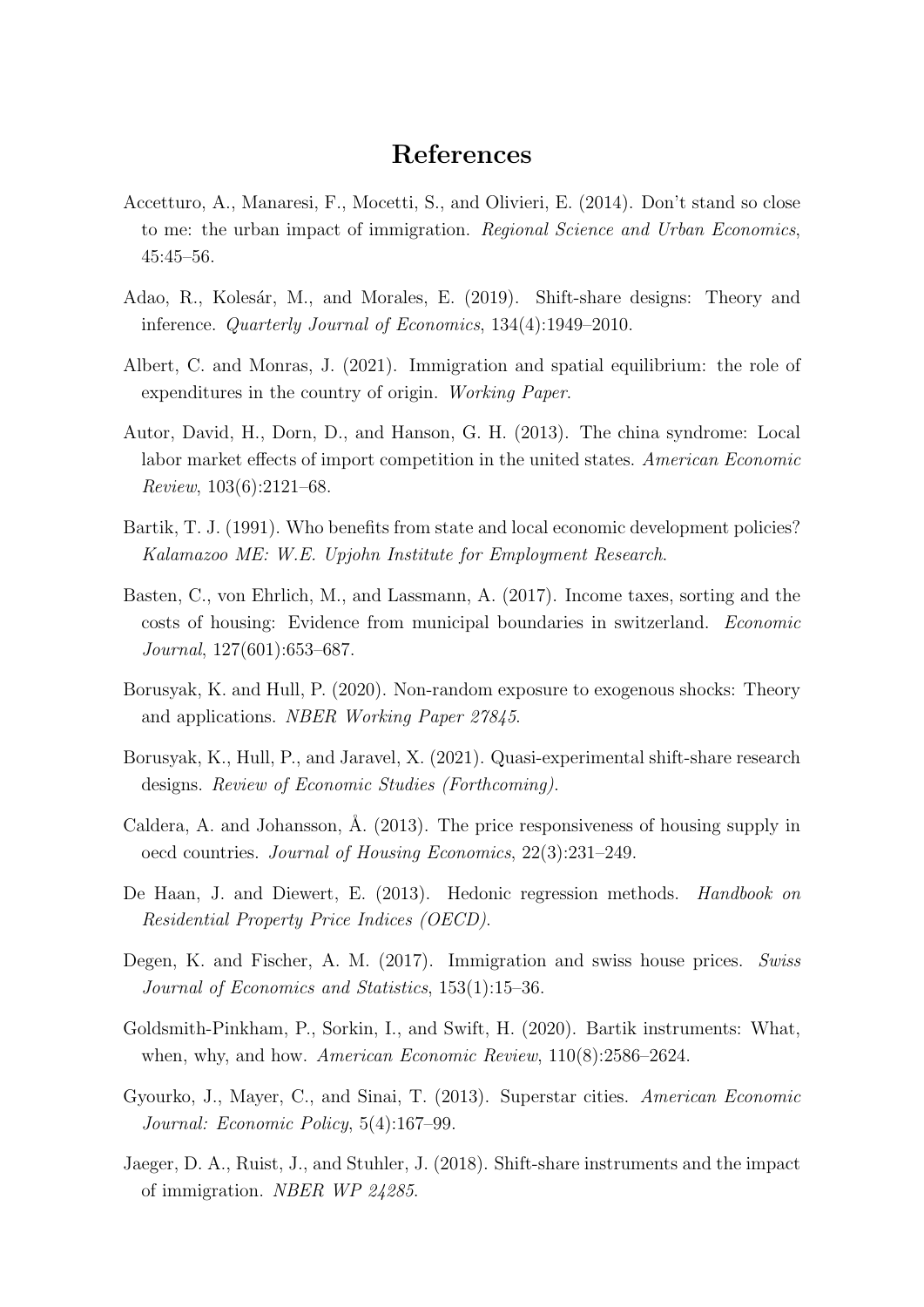- Moallemi, M. and Melser, D. (2020). The impact of immigration on housing prices in australia. Papers in Regional Science, 99(3):773–786.
- Redding, S. J. (2020). Trade and geography. NBER WP 27821.
- Sá, F. (2015). Immigration and house prices in the uk. The Economic Journal, 125(587):1393–1424.
- Saiz, A. (2003). Room in the kitchen for the melting pot: Immigration and rental prices. Review of Economics and Statistics, 85(3):502–521.
- Saiz, A. (2007). Immigration and housing rents in american cities. Journal of Urban Economics, 61(2):345–371.
- Saiz, A. (2010). The geographic determinants of housing supply. Quarterly Journal of Economics, 125(3):1253–1296.
- Saiz, A. and Wachter, S. (2011). Immigration and the neighborhood. American Economic Journal: Economic Policy, 3(2):169–88.
- Sharpe, J. (2019). Re-evaluating the impact of immigration on the us rental housing market. Journal of Urban Economics, 111:14–34.
- von Ehrlich, M., Schöni, O., and Büchler, S. (2018). On the responsiveness of housing development to rent and price changes: Evidence from switzerland. Study on behalf of State Secretariat for Economic Affairs (SECO).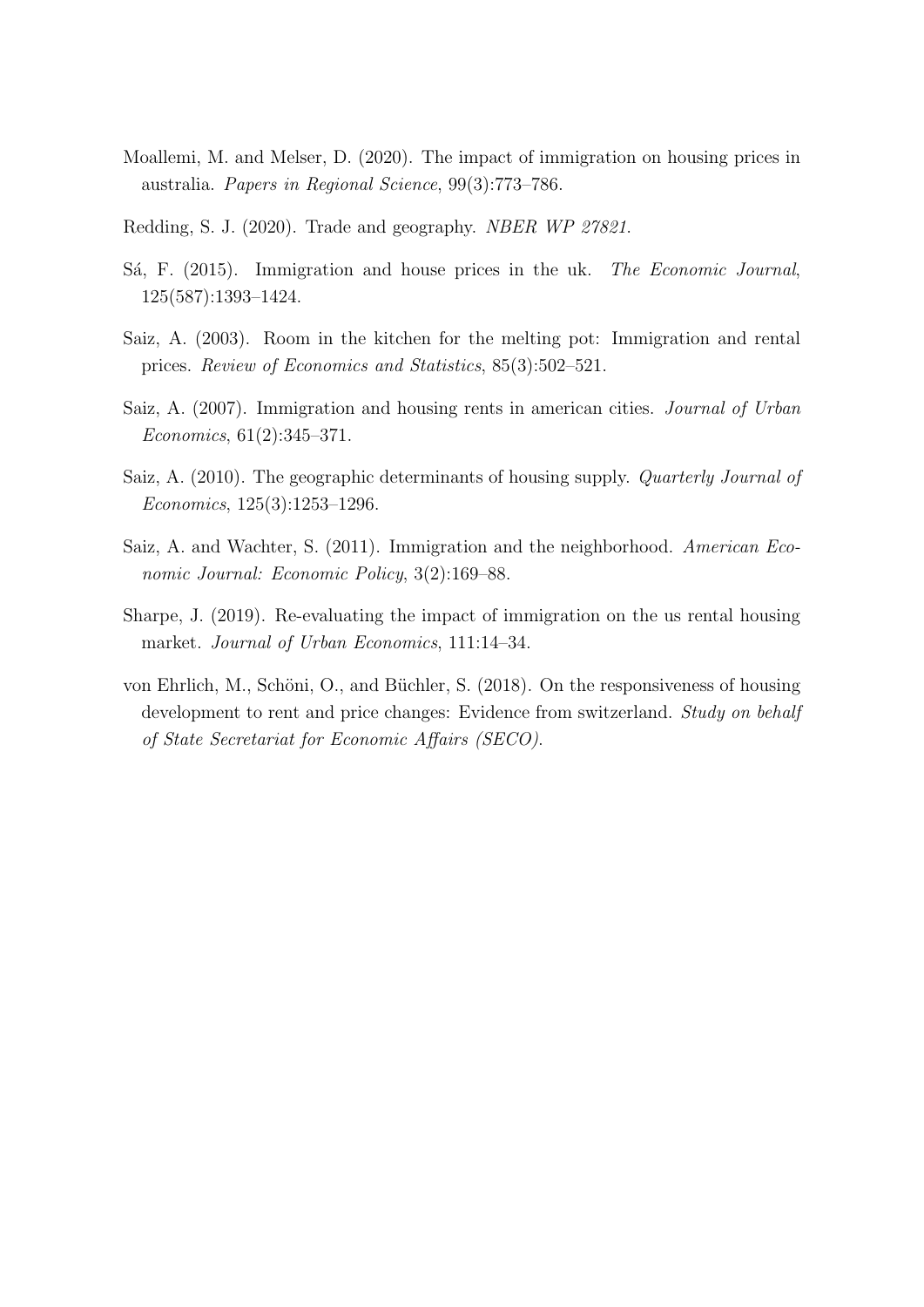## Appendix

#### **Consistency**

In the framework of BHJ, consistency requires sufficiently independent shocks, each with relatively small average exposure  $s_c$  in order for a law of large numbers to apply. Figure A1 reveals that some nationalities have relatively high (normalized) average exposure shares across municipalities in the cross-section, which could potentially prevent us from obtaining consistent estimates. This preoccupation, however, is substantially mitigated by correctly evaluating the concentration of shares in relation to the entire sample, including the time-series dimension of the data. This results in the following Herfindahl index of share concentration that should converge to zero to ensure consistency:  $\sum_{c=1}^{54} \sum_{t=1}^{14} \tilde{s}_{ct}^2 \to 0$ , with  $\tilde{s}_{ct} \propto s_c$  normalized to add up to one over all panel observations. In our application this index, which is also an inverse measure of the effective sample size, equals an arguably sufficiently low 0.0076. Although serial and cross-sectional shock correlation is not considered in this variant of the Herfindahl index in the sense that it reduces the effective sample size, we presume that independent shock variation is large enough for the application of a law of large numbers. This may particularly hold after considering first differences, conditioning extensively on fixed effects and country-level controls and by appealing to the idea that immigration waves from specific countries or regions tend to die out relatively quickly over time.